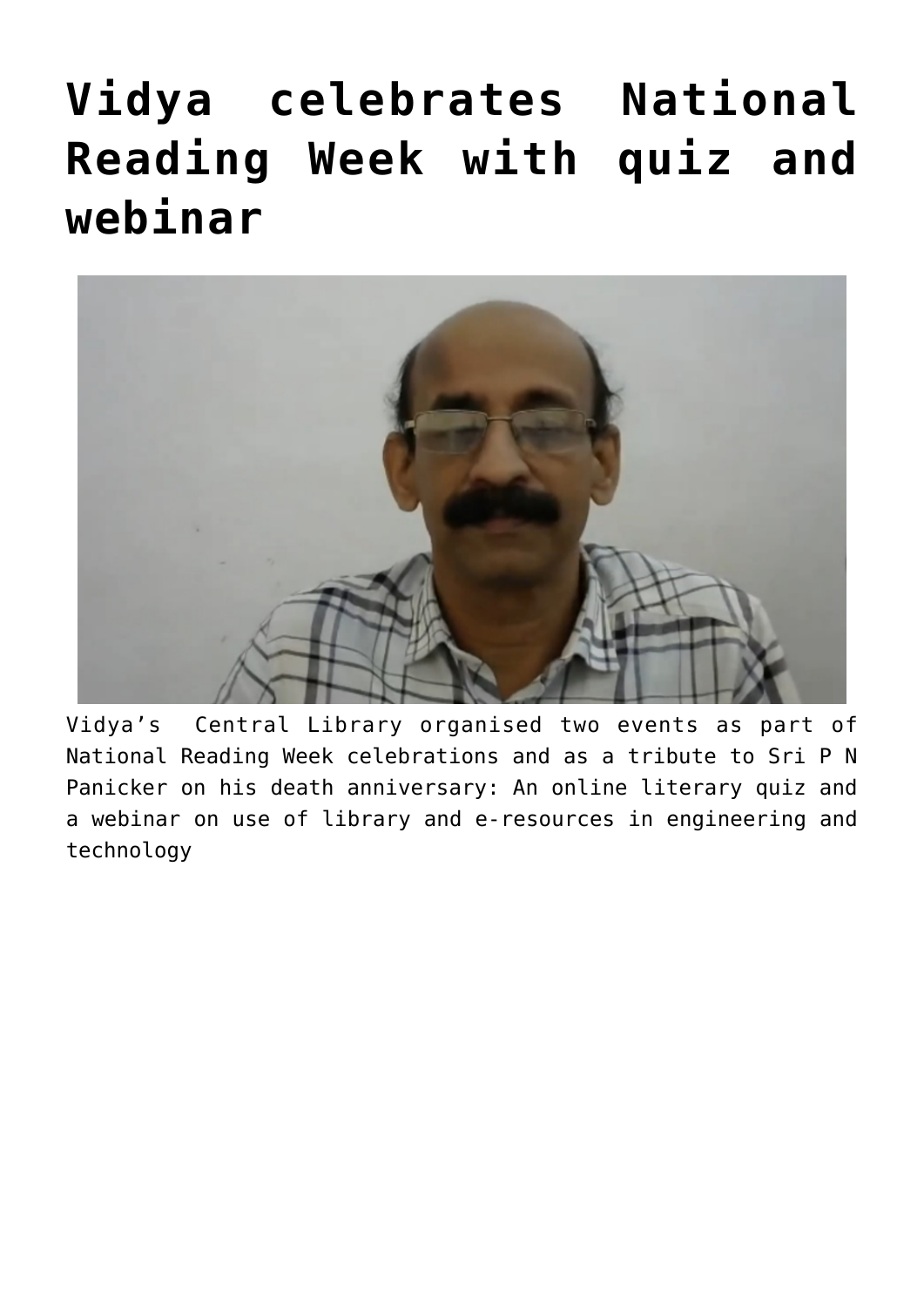

### **P N Panicker**

P N Panicker (1 March 1909 – 19 June 1995) is known as the Father of the Library Movement in Kerala. The activities of the Kerala Grandhasala Sangham that he initiated triggered a popular cultural movement in Kerala which produced universal literacy in the state in the 1990s.

June 19, his death anniversary, has been observed in Kerala as Vayanadinam (Reading Day) since 1996. The Department of Education in Kerala also observes Vayanavaram (Reading Week) for a week from June 19 to 25. In 2017, Indian Prime Minister Narendra Modi declared June 19, Kerala's Reading Day, as National Reading Day in India. The following month is also observed as National Reading Month in India. (*[Wikipedia](https://en.wikipedia.org/wiki/P._N._Panicker)*)

## **Literary Quiz Competition**

On June 19th, the Central Library conducted an Online Literary Quiz Competition with as many as 7 teams from various departments. Ms Surabhi, Asst Librarian, served as the quiz master.

### **Winners**

- First Prize: Neha Baju, S2 B Tech CSE-B
- Second Prize: Deva Priya, S2 B Tech CSE-A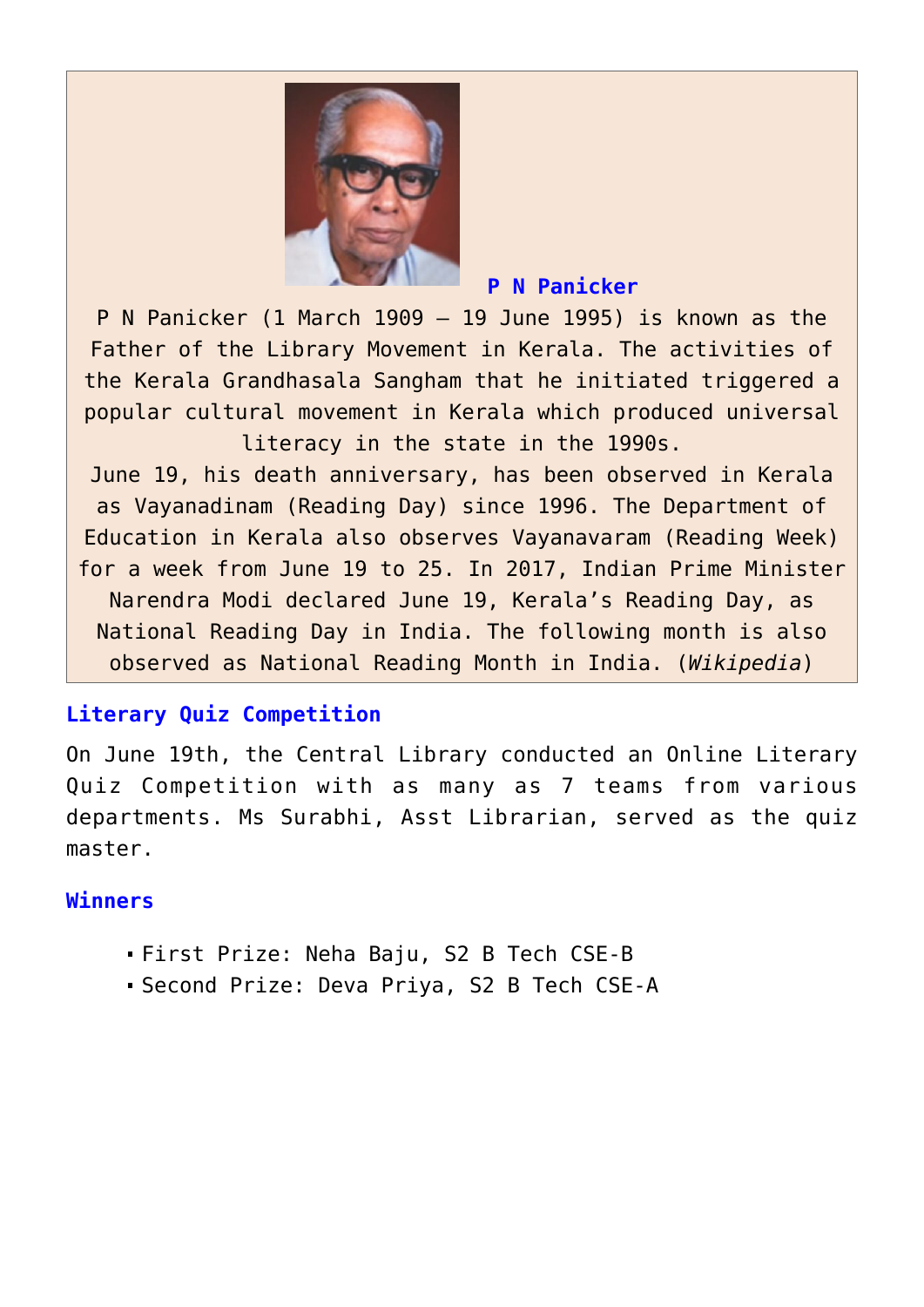

**Webinar on Use of Library and E-resources in Engineering & Technology**



Dr A T Francis

The second event was a talk on "Use of Library and E-resources in Engineering & Technology" by Dr A T Francis, University Librarian, Kerala Agricultural University, Thrissur, held on June 22 at 11.15 am. Dr Francis highlighted the importance of reading and encouraged all students to cultivate the habit of reading. He strongly emphasised the importance of reading newspapers and literary books and also stressed the need for non-technical books in the libraries of technical institutions. In the second part of the session he presented several useful links on various electronic resources available on net relating to engineering and technology. The session was highly informative and useful to the attendees.